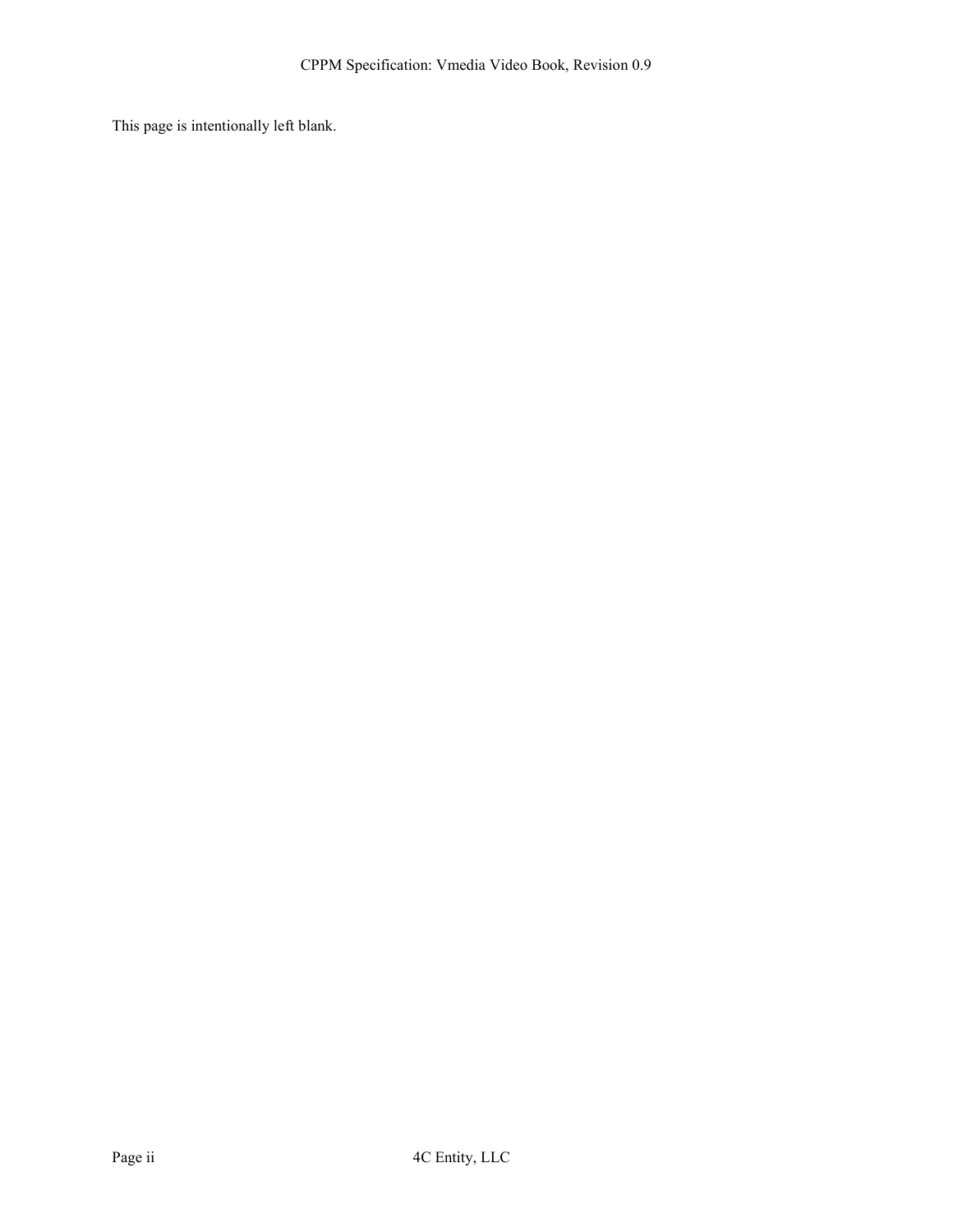### **Preface**

#### **Notice**

THIS DOCUMENT IS PROVIDED "AS IS" WITH NO WARRANTIES WHATSOEVER, INCLUDING ANY WARRANTY OF MERCHANTABILITY, NONINFRINGEMENT, FITNESS FOR ANY PARTICULAR PURPOSE, OR ANY WARRANTY OTHERWISE ARISING OUT OF ANY PROPOSAL, SPECIFICATION OR SAMPLE. IBM, Intel, Panasonic, and Toshiba disclaim all liability, including liability for infringement of any proprietary rights, relating to use of information in this specification. No license, express or implied, by estoppel or otherwise, to any intellectual property rights are granted herein.

Copyright © 2009 by International Business Machines Corporation, Intel Corporation, Panasonic Corporation, and Toshiba Corporation. Third-party brands and names are the property of their respective owners.

### **Intellectual Property**

Implementation of this specification requires a license from the 4C Entity, LLC.

#### **Contact Information**

Please address inquiries, feedback, and licensing requests to the 4C Entity, LLC:

- Licensing inquiries and requests should be addressed to  $cppm$ -licensing $@4Centity.com$ .
- Feedback on this specification should be addressed to  $cppm$ -comment $@4Centity.com$ .

The URL for the 4C Entity, LLC web site is http://www.4CEntity.com.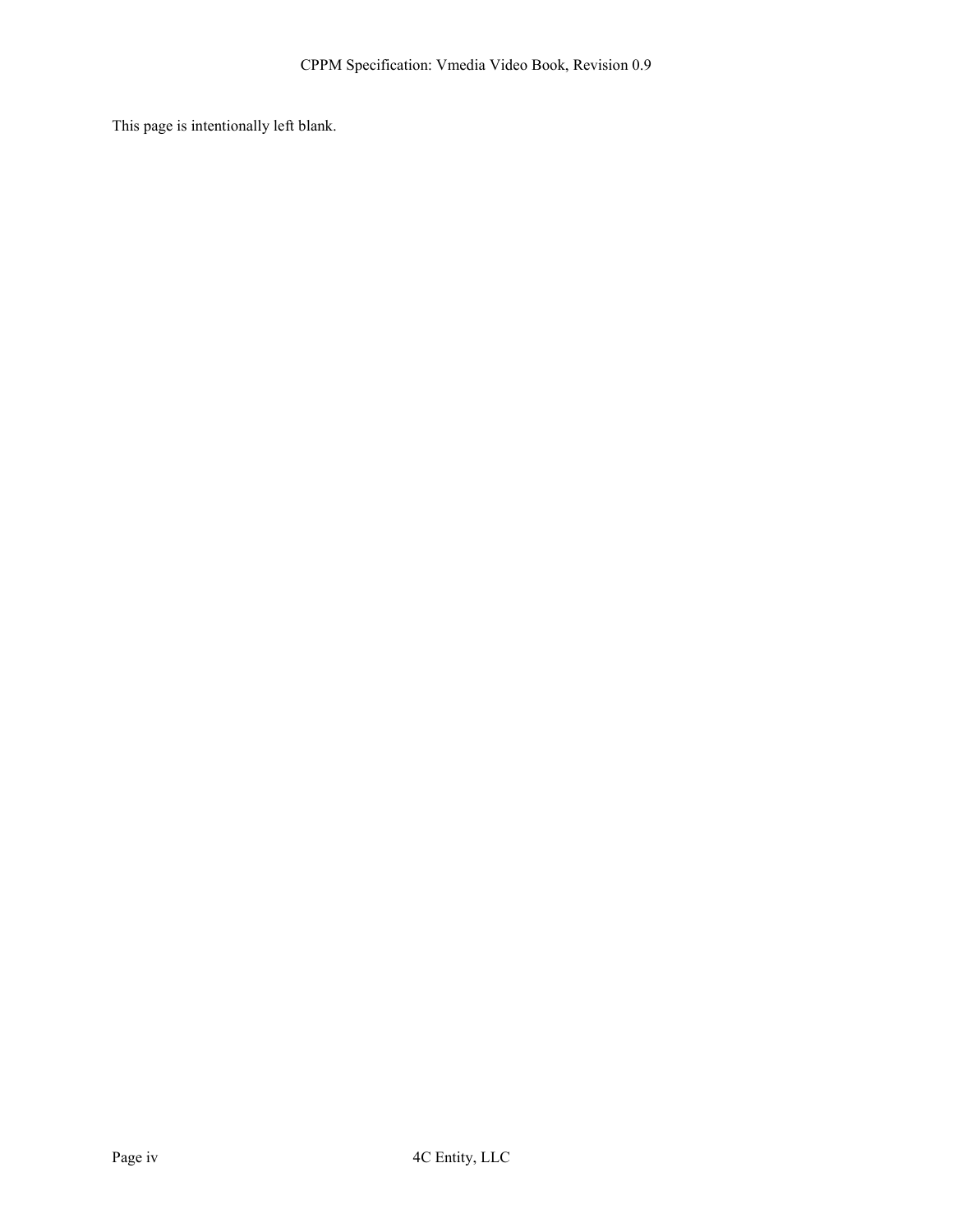# **Table of Contents**

| $\mathbf 1$ . |                                                                                   |
|---------------|-----------------------------------------------------------------------------------|
| 1.1           |                                                                                   |
| 1.2           |                                                                                   |
| 1.3           |                                                                                   |
| 1.4           |                                                                                   |
| 1.5           |                                                                                   |
| 1.6           |                                                                                   |
| 2.            |                                                                                   |
| 2.1           |                                                                                   |
| 2.2           |                                                                                   |
| 3.            |                                                                                   |
| 3.1           |                                                                                   |
| 3.2           |                                                                                   |
| 4.            |                                                                                   |
| 4.1           |                                                                                   |
| 4.2           | Encrypted CPACK Title Key, Encrypted PPACK Title Key and Copy Control Information |
| 5.            |                                                                                   |
| 5.1           |                                                                                   |
| 5.2           | 5.2.1                                                                             |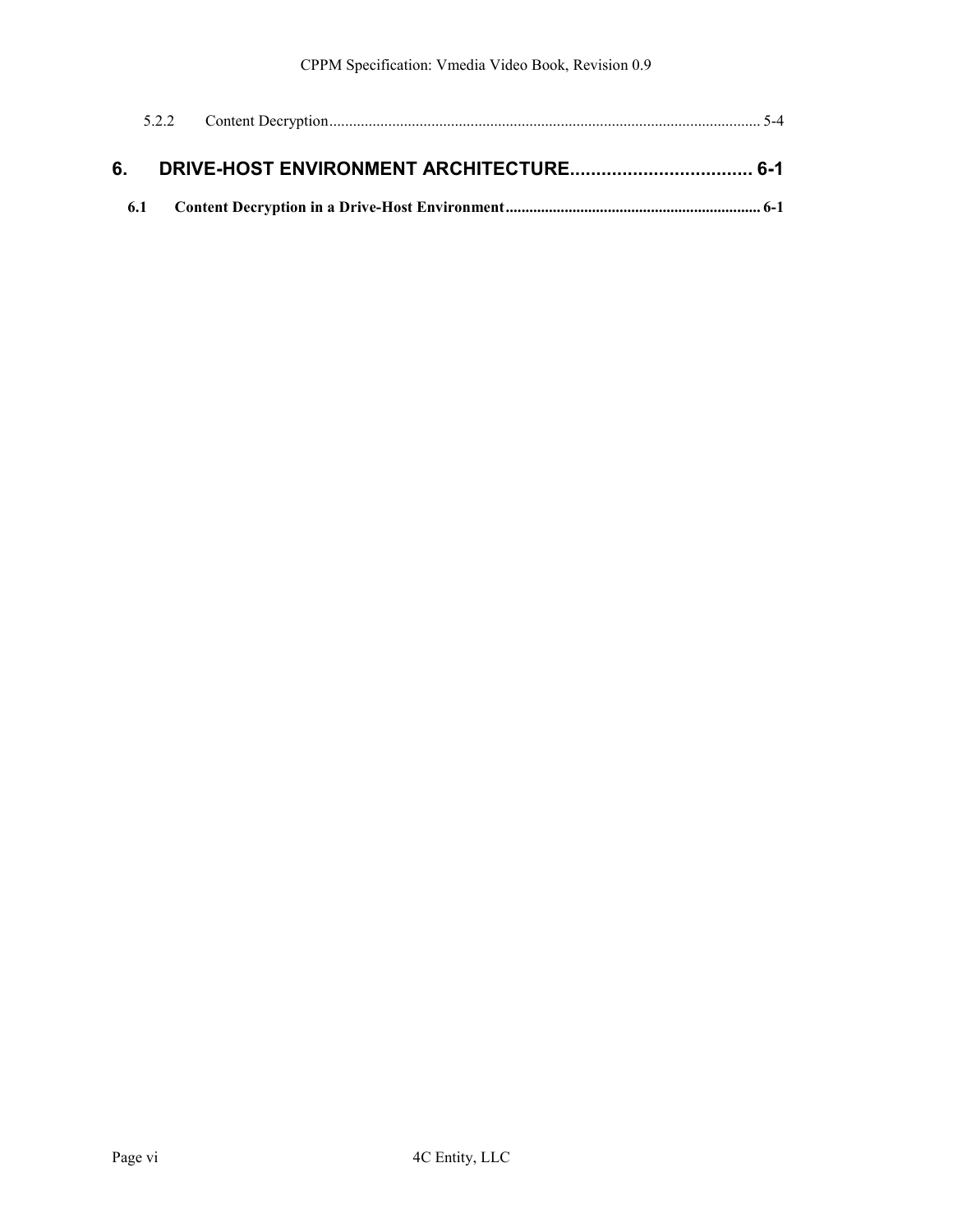# **List of Figures**

| Figure 6-1 – Decryption of CPPM Protected Vmedia Video Content in a Drive-Host Environment  6-1 |  |
|-------------------------------------------------------------------------------------------------|--|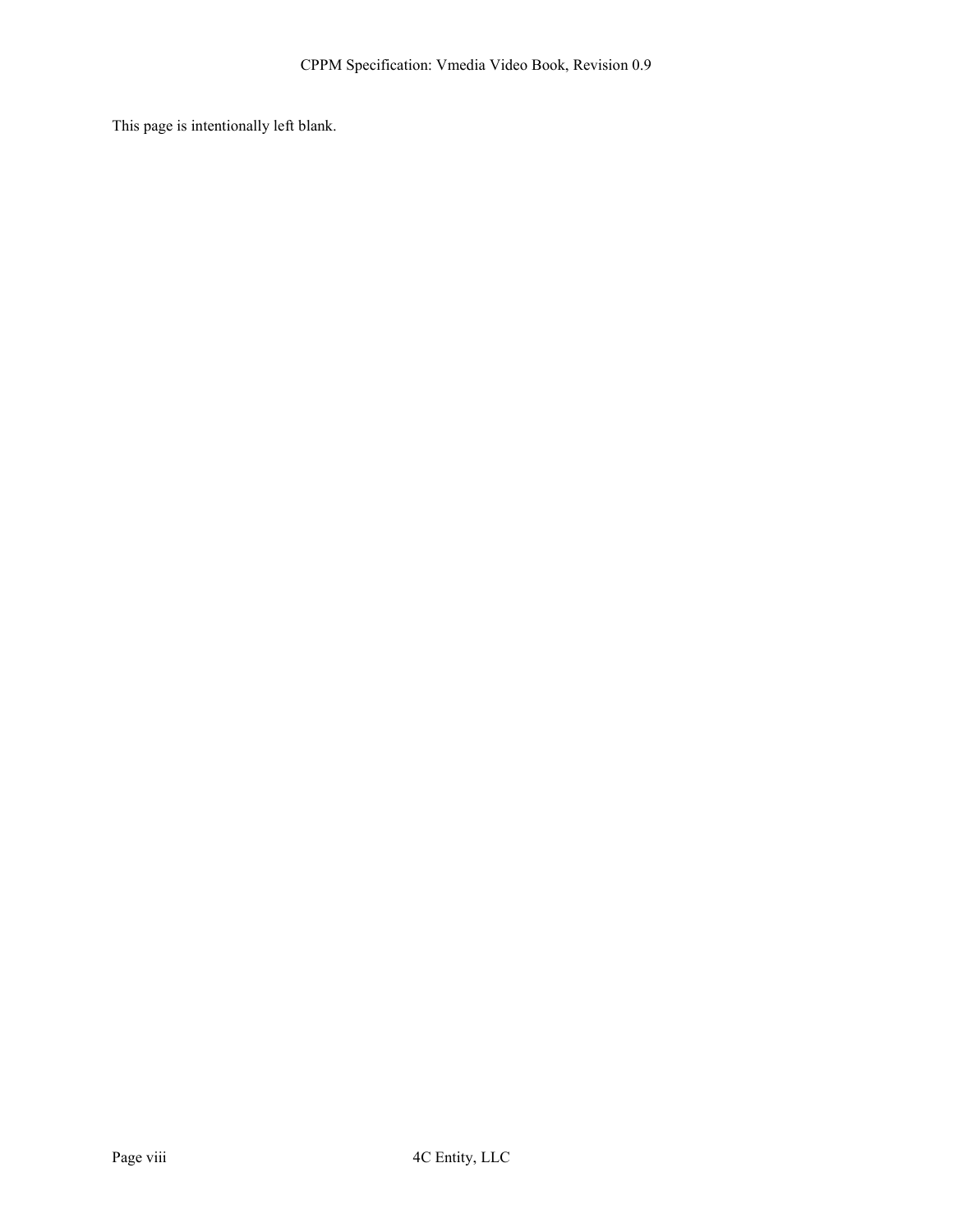### **List of Tables**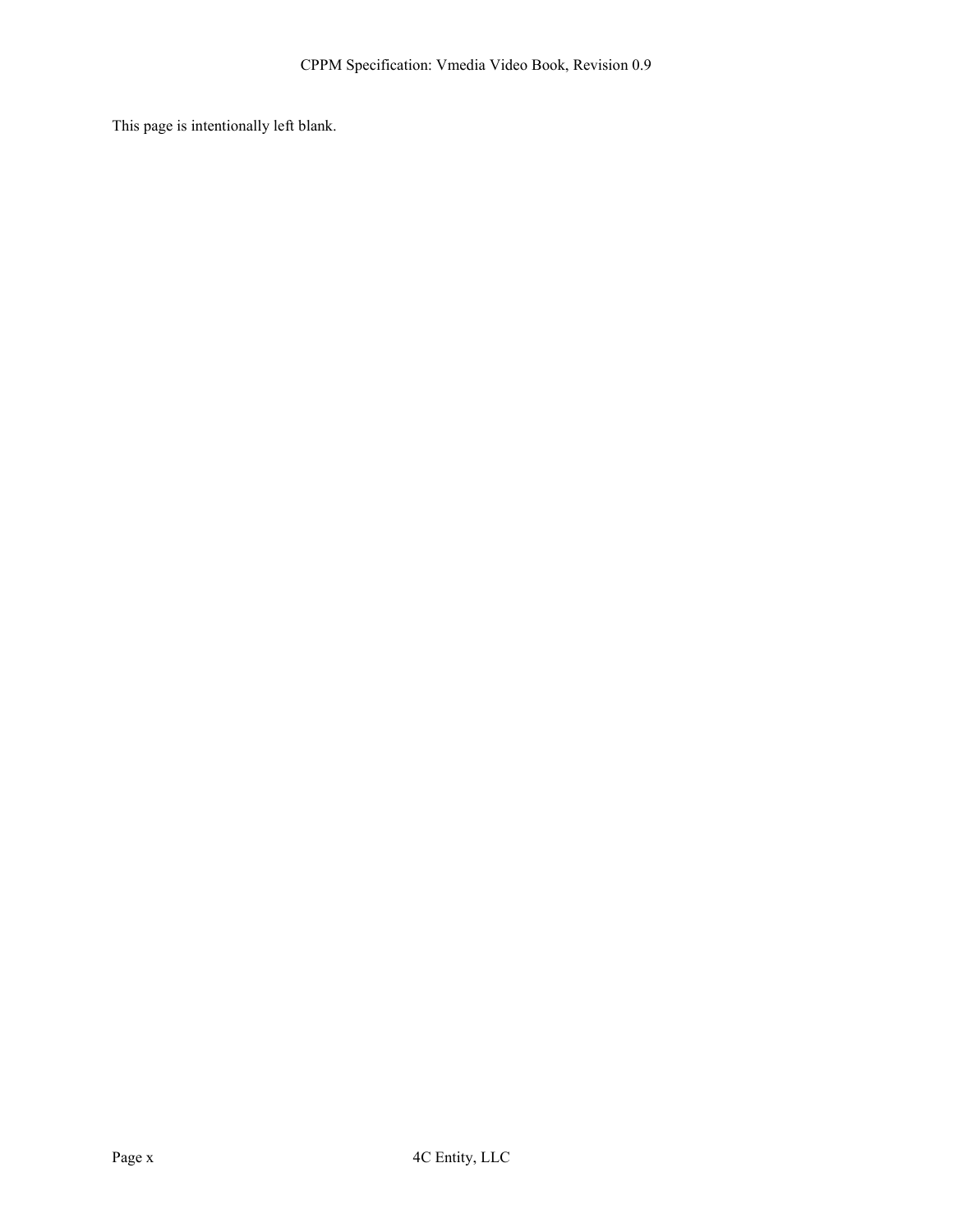# **Chapter 1 Introduction**

### **1. Introduction**

### **1.1 Purpose and Scope**

The *Content Protection for Prerecorded Media Specification* defines a robust and renewable method for protecting content distributed on prerecorded (read-only) media types. The specification is organized into several "books". The *CPPM Introduction and Common Cryptographic Elements* book provides a brief overview of Content Protection for Prerecorded Media (CPPM), and defines cryptographic procedures that are common among its different uses. This document, the *Vmedia Video Book*, specifies additional details for using CPPM technology to protect content distributed on read-only Vmedia disc.

The use of this specification and access to the intellectual property and cryptographic materials required to implement it will be the subject of a license. A license authority referred to as the 4C Entity, LLC is responsible for establishing and administering the content protection system based in part on this specification.

### **1.2 Document Organization**

This specification is organized as follows:

- Chapter 1 provides an introduction.
- Chapter 2 describes the use of CPPM to protect Vmedia Video content.
- Chapter 3 describes the components of the physical level.
- Chapter 4 describes the components of the file system.
- Chapter 5 describes the mapping of CPPM to Vmedia Video Format.
- Chapter 6 describes the drive-host environment architecture.

#### **1.3 References**

This specification shall be used in conjunction with the following publications. When the publications are superceded by an approved revision, the revision shall apply.

4C Entity, LLC, *CPPM license agreement*

4C Entity, LLC, *CPPM Specification: Introduction and Common Cryptographic Elements, Revision 1.0* 

4C Entity, LLC, *CPRM Specification: Introduction and Common Cryptographic Elements, Revision 1.01*

4C Entity, LLC, *Content Protection System Architecture White Paper, Version 0.81* 

Vmedia Research, Inc, *Vmedia 32 mm Optical Disc Cartridge Specification 1.0*

Vmedia Research, Inc, *Vmedia-ROM File System Format Specification 1.2*

Vmedia Research, Inc, *Vmedia-ROM Video Disc Specifications 1.0*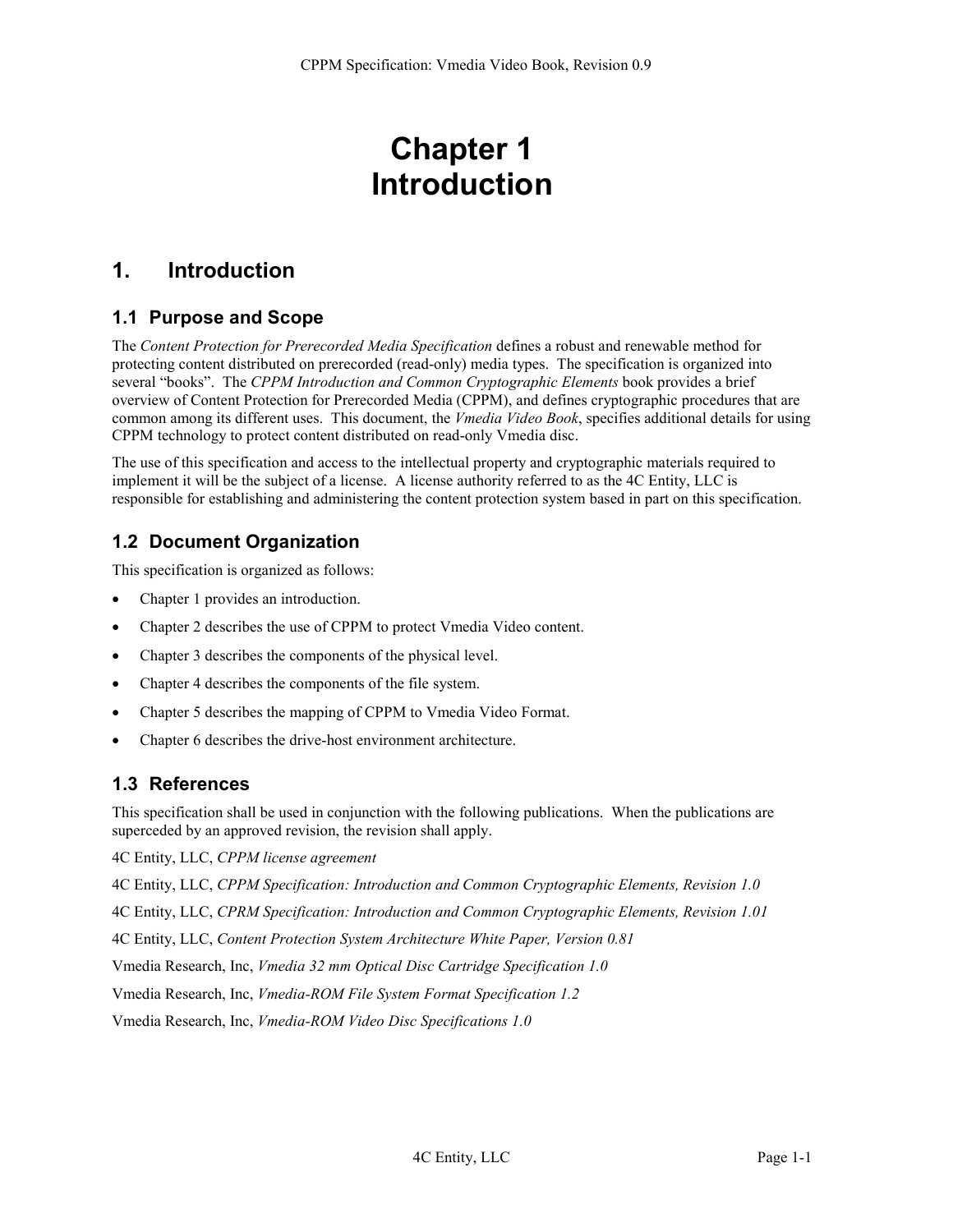#### **1.4 Future Directions**

This document currently provides details specific to using CPPM for the Vmedia Video format only. It is anticipated that CPPM technology may also be applied to other Vmedia read-only formats under future extensions to this specification, as authorized by the 4C Entity, LLC.

### **1.5 Notation**

Except where specifically noted otherwise, this document uses the same notations and conventions for numerical values, operations, and bit/byte ordering as described in the *CPPM Introduction and Common Cryptographic Elements* book of this specification.

#### **1.6 Abbreviations and Acronyms**

The following is an alphabetical list of abbreviations and acronyms used in this document:

| 4C                 | 4 Companies (IBM, Intel, Panasonic, and Toshiba)          |
|--------------------|-----------------------------------------------------------|
| ASCII              | American Standard Code for Information Interchange        |
| C-CBC              | Converted Cipher Block Chaining                           |
| C <sub>2</sub>     | Cryptomeria Cipher                                        |
| <b>CCI</b>         | Copy Control Information                                  |
| <b>CGMS</b>        | Copy Generation Management System                         |
| <b>CPACK</b>       | Control Package                                           |
| <b>CPPM</b>        | Content Protection for Prerecorded Media                  |
| CPPM CI            | Content Protection for Prerecorded Media Copy Information |
| <b>CPRM</b>        | Content Protection for Recordable Media                   |
| Drive              | Vmedia Optical Drive                                      |
| Host               | Vmedia Software Player                                    |
| ID                 | Identifier                                                |
| <b>LLC</b>         | Limited Liability Company                                 |
| $\text{lsb}$ (LSB) | Least Significant Bit                                     |
| <b>MKB</b>         | Media Key Block                                           |
| msb (MSB)          | Most Significant Bit                                      |
| <b>PPACK</b>       | <b>Presentation Package</b>                               |
| <b>RNG</b>         | Random Number Generator                                   |
| Vmedia-ROM         | Vmedia Disc - Read-Only Memory                            |
| VSPI               | Vmedia Secure Platform Information                        |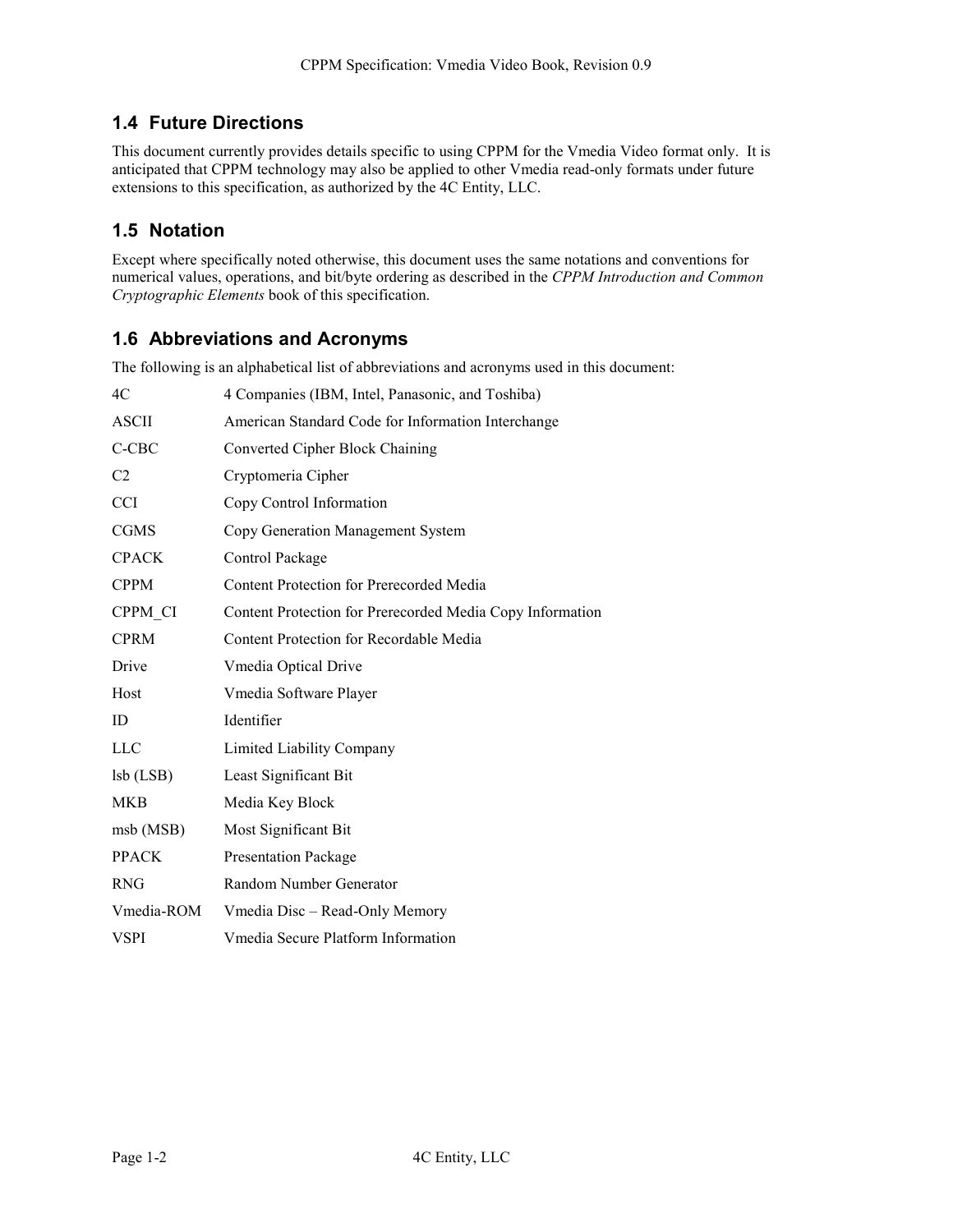### **Chapter 2 CPPM for Vmedia Video**

### **2. CPPM for Vmedia Video**

This chapter specifies details for using CPPM technology to protect Vmedia Video content. The Vmedia Video format is defined by Vmedia Research, Inc. for storing high-quality video, audio, still images and subtitles on read-only Vmedia disc. The format is the subject of a license from Vmedia Research, Inc. which also publishes specifications describing the format in detail (see the corresponding references in Section 1.3):

- Vmedia Research, Inc., *Vmedia 32 mm Optical Disc Cartridge Specification*
- Vmedia Research, Inc., *Vmedia-ROM File System Format Specification*
- Vmedia Research, Inc., *Vmedia-ROM Video Disc Specifications*

This chapter assumes the reader is familiar with the Vmedia Video format, and focuses on those aspects of the format that are relevant to CPPM protection.

#### **2.1 Device Requirements**

For the first generation, each CPPM compliant Vmedia Video Playback Device is given a set of 16 Device Keys, denoted  $K_{d_0}$ ,  $K_{d_1}$ , …,  $K_{d_1}$ <sub>15</sub>. These keys are provided by the 4C Entity, LLC, and are for use in processing the MKB to calculate the Media Key (Km), as described in the *CPPM Introduction and Common Cryptographic Elements* book of this specification. Key sets may either be unique per device, or used commonly by multiple devices. The CPPM license agreement describes the details and requirements associated with these two alternatives. A device shall treat its Device Keys as highly confidential, and their associated Row values as confidential, as defined in the CPPM license agreement.

### **2.2 Format of CPPM Related Components**

This section describes location and format details of CPPM related components stored on CPPM protected Vmedia Video discs. Figure 2-1 gives an overview showing the locations of some of these components.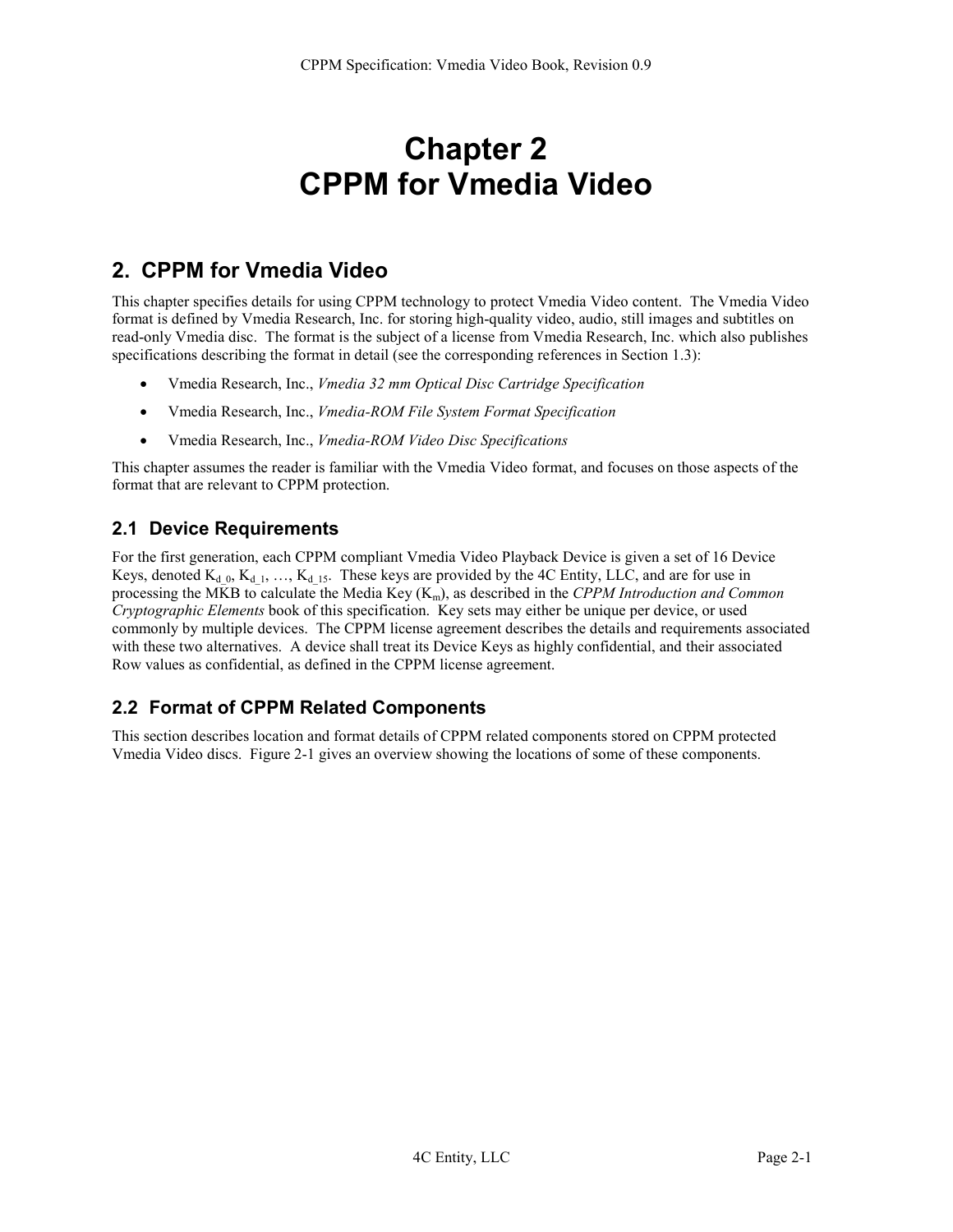

**Figure 2-1 – Locations of CPPM Components on a Vmedia Video Disc** 

A disc with CPPM protected Vmedia Video content contains:

- An Encrypted Volume Identifier  $(ID_{ve})$  and Encrypted Media Key Successor  $(K_{e})$  prerecorded in the Leadin Area
- A Media Key Block (MKB) prerecorded as a specific file in the Data Area.
- An Encrypted Title Key for Control Data, the Encrypted CPACK Title Key ( $K_{\text{cte}}$ ), prerecorded as a specific file in the Data Area.
- An Encrypted Title Key for Presentation Data, the Encrypted PPACK Title Key (K<sub>pte</sub>), prerecorded as a specific file in the Data Area.
- Encrypted Content prerecorded as specific files in the Data Area.
- Copy Control Information (CCI) prerecorded as a specific file in the Data Area.

The following subsections describe details regarding the location, format, and assignment method for these and other CPPM related components stored on Vmedia Video disc. The descriptions are categorized according to the Vmedia Research, Inc. defined layer or "level" (physical, file system, or application) they correspond to.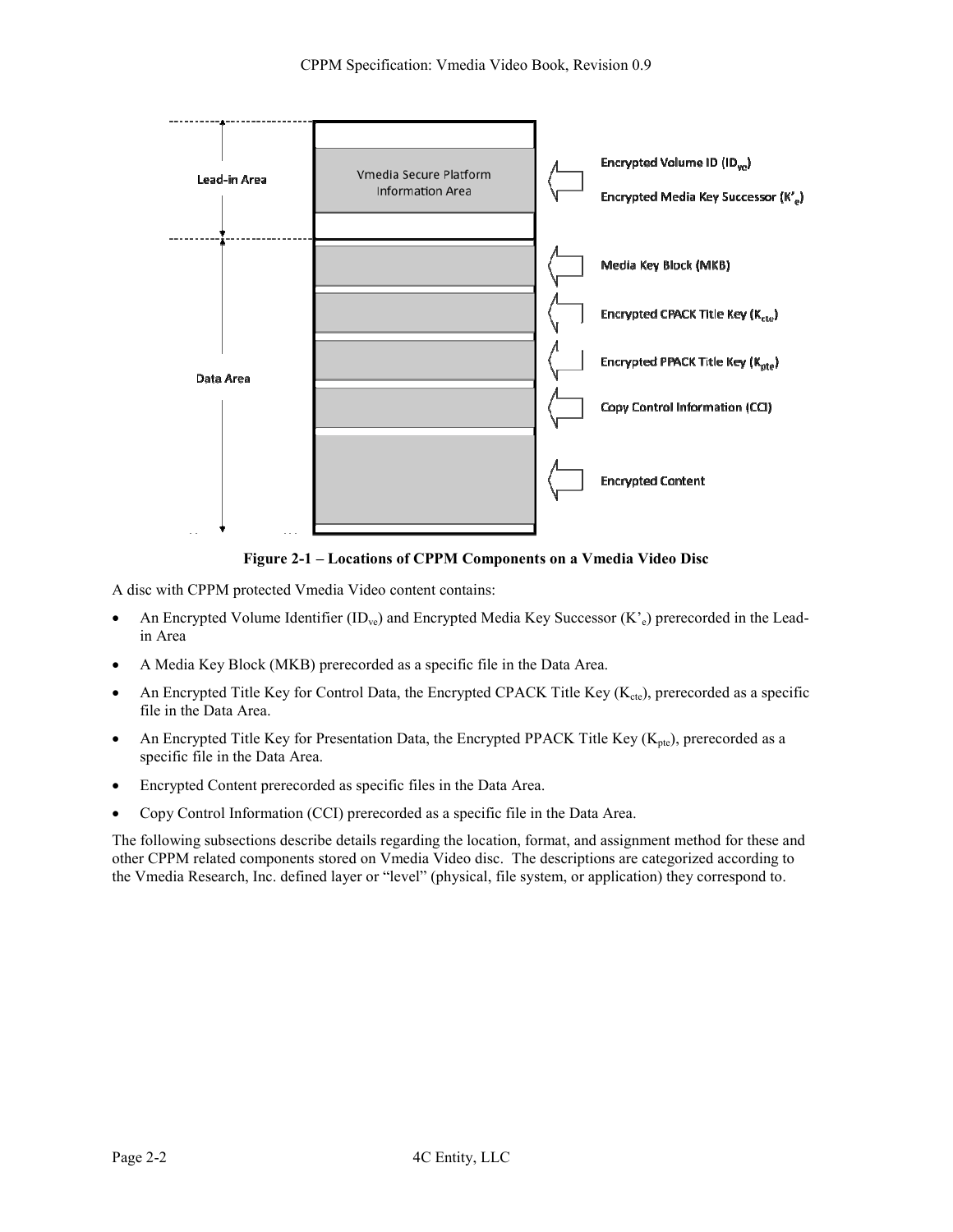# **Chapter 3 Physical Level Components**

### **3. Physical Level Components**

### **3.1 Volume Identifier**

A disc with CPPM protected Vmedia Video content shall contain a 64-bit Encrypted Volume Identifier IDve, which is placed in the Lead-in Area by the disc manufacturer. Specifically, the  $ID<sub>ve</sub>$  is placed in the first eight bytes (byte 0 to byte 7) of the Vmedia Secure Platform Information (VSPI) Area within the Control Data Zone, as shown in Table 3-1.

The details on how to calculate the Encrypted Volume ID  $(ID<sub>ve</sub>)$  and the Volume ID  $(ID<sub>v</sub>)$  are described in a separate document, *CPPM Vmedia Video Book, Method to Secure Volume ID* book of this specification, a confidential document provided by the 4C Entity, LLC. The most significant 8 bits of the Volume Identifier are reserved for future use, and are currently defined to have a value of zero. For forward compatibility, a non-zero value in these 8 bits shall not be considered an error.

Note that the role of the Volume Identifier is not that of individual media identification. Rather, it serves as a volume-specific value that is integrated into CPPM cryptographic key management

### **3.2 Calculation of Encrypted Media Key Successor (K'e)**

A disc with CPPM protected Vmedia Video content shall contain a 64-bit Encrypted Media Key Successor  $(K<sub>e</sub>)$  value, which is placed in the Lead-in Area by the disc manufacturer. Specifically,  $K<sub>e</sub>$  is placed in the last eight bytes (byte 2040 to byte 2047) of the Vmedia Secure Platform Information (VSPI) Area within the Control Data Zone, as shown in Table 3-1.

The disc manufacturer generates the Encrypted Media Key Successor value  $(K<sub>e</sub>)$  from the 56-bit Media Key  $(K_m)$  value and the 56-bit Drive Key ( $K_{drive}$ ), both provided by the 4C Entity, LLC. The constant  $K_{drive}$  shall be treated as confidential value. The values K' and  $K'_{e}$  are calculated as follows:

 $K' = C2$  G(K<sub>m</sub>, 00<sub>16</sub> || K<sub>m</sub>), and

 $K<sub>e</sub><sup>o</sup> = C2_E(K<sub>drive</sub>, K<sup>o</sup>)$ 

#### **Table 3-1 – Components of the Vmedia Secure Platform Information Area**

| <b>Bit</b><br><b>Byte</b> | 7 | 6                                                | 5 | $\overline{\mathbf{4}}$ | 3 | ר |  |  |  |  |  |
|---------------------------|---|--------------------------------------------------|---|-------------------------|---|---|--|--|--|--|--|
| $\theta$                  |   |                                                  |   |                         |   |   |  |  |  |  |  |
|                           |   | ID <sub>ve</sub>                                 |   |                         |   |   |  |  |  |  |  |
| 7                         |   |                                                  |   |                         |   |   |  |  |  |  |  |
| 8                         |   |                                                  |   |                         |   |   |  |  |  |  |  |
|                           |   | (data defined in other specifications)           |   |                         |   |   |  |  |  |  |  |
| 2039                      |   |                                                  |   |                         |   |   |  |  |  |  |  |
| 2040                      |   |                                                  |   |                         |   |   |  |  |  |  |  |
|                           |   | Encrypted Media Key Successor (K' <sub>e</sub> ) |   |                         |   |   |  |  |  |  |  |
| 2047                      |   |                                                  |   |                         |   |   |  |  |  |  |  |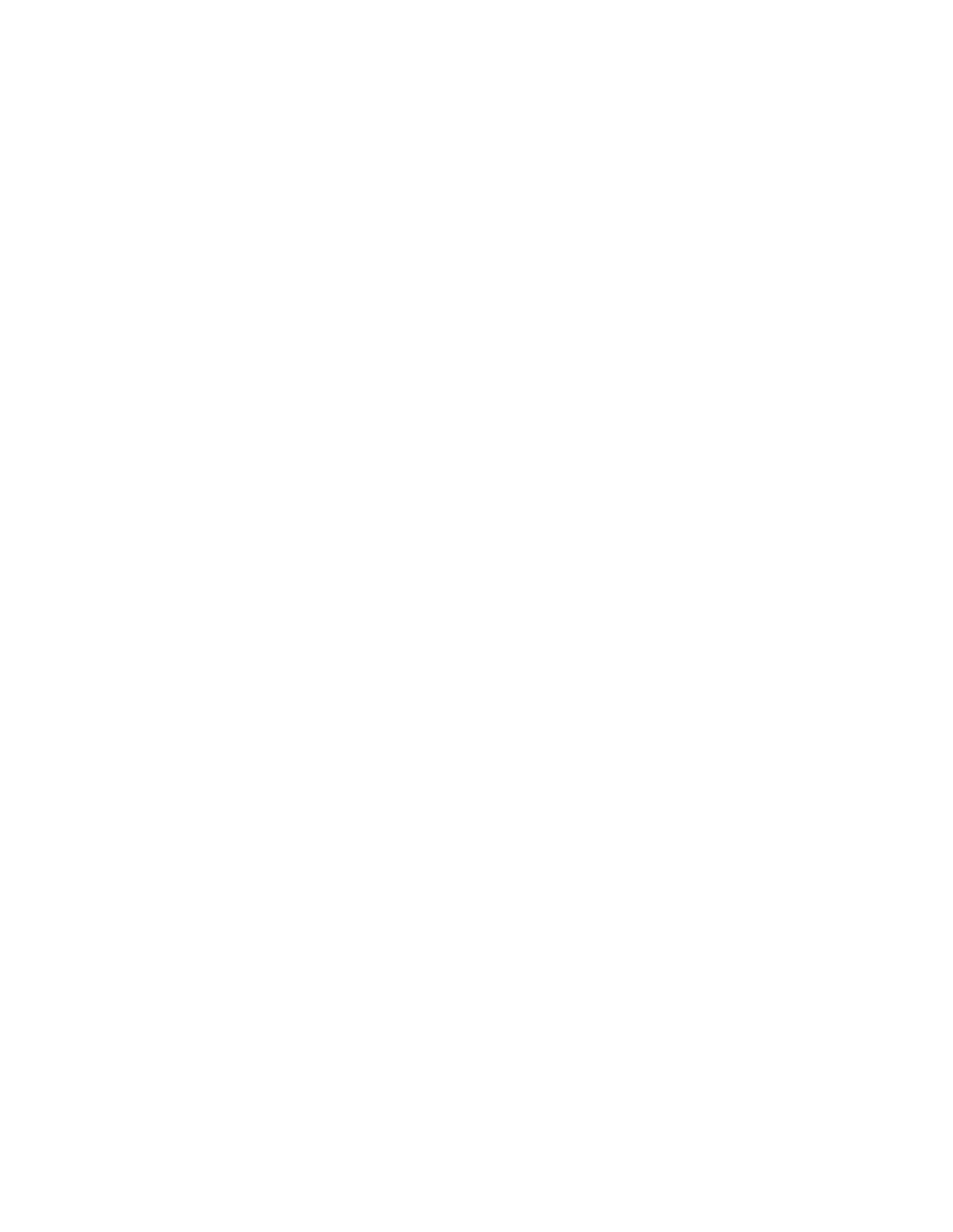# **Chapter 4 File System Level Components**

### **4. File System Level Components**

### **4.1 Media Key Block (MKB)**

A disc with CPPM protected Vmedia Video content shall contain a Media Key Block (MKB), which is provided by the 4C Entity, LLC. The MKB is stored in a file named VMEDIAVD.MKB, in the directory \VSPI. A duplicate backup file named VMEDIAVD.MKB is located in the subdirectory \VSPI\BACKUP in the Data Area of the disc. The \VSPI\VMEDIAVD.MKB and \VSPI\BACKUP\VMEDIAVD.MKB files contain identical data, so that if an error is encountered in one, the other may be used. Hereafter, the term MKB File refers to either one of these files. Table 4-1 shows the data structure of the MKB File.

| <b>Bit</b><br><b>Byte</b> | 7 | 6                                | 5 | $\overline{\mathbf{4}}$ | $\mathbf{3}$ | $\overline{2}$ | $\mathbf{1}$ | $\boldsymbol{0}$ |  |  |  |  |
|---------------------------|---|----------------------------------|---|-------------------------|--------------|----------------|--------------|------------------|--|--|--|--|
| $\bf{0}$                  |   | File Identifier ("VMEDIAVD.MKB") |   |                         |              |                |              |                  |  |  |  |  |
|                           |   |                                  |   |                         |              |                |              |                  |  |  |  |  |
| 11                        |   |                                  |   |                         |              |                |              |                  |  |  |  |  |
| 12                        |   |                                  |   |                         |              |                |              |                  |  |  |  |  |
|                           |   | MKB Length (N)                   |   |                         |              |                |              |                  |  |  |  |  |
| 15                        |   |                                  |   |                         |              |                |              |                  |  |  |  |  |
| 16                        |   |                                  |   |                         |              |                |              |                  |  |  |  |  |
|                           |   | Media Key Block                  |   |                         |              |                |              |                  |  |  |  |  |
| $15 + N$                  |   |                                  |   |                         |              |                |              |                  |  |  |  |  |
| $16 + N$                  |   |                                  |   |                         |              |                |              |                  |  |  |  |  |
|                           |   | (unused bytes filled with zeros) |   |                         |              |                |              |                  |  |  |  |  |
| 3,145,727                 |   |                                  |   |                         |              |                |              |                  |  |  |  |  |

**Table 4-1 – Data Structure of the Media Key Block (MKB) File** 

The first byte of the MKB File shall coincide with the first byte of an ECC Block, and for the first generation, the MKB File shall have a fixed size of 3,145,728 bytes (96 ECC Blocks). The first 12 bytes of the file make up the File Identifier field, which shall contain a value corresponding to the ASCII string "VMEDIAVD.MKB" (this same value shall be used in both the \VSPI\VMEDIAVD.MKB and \VSPI\BACKUP\VMEDIAVD.MKB files). The next 4 bytes contain the MKB Length field, which shall indicate the length of the Media Key Block in bytes. Directly after the MKB Length field is the Media Key Block itself, which can vary in length as described below. Any unused bytes at the end of the file shall be filled with zeros.

The MKB itself shall be formatted as described in the *CPPM Introduction and Common Cryptographic Elements* book of this specification. The MKB can vary in size, with the maximum size for the first generation equal to 3,145,728 – 16 = 3,145,712 bytes. For the first-generation Vmedia Video MKB, 16 Device Key Columns are defined, and for a given Column there may be at most 65,536 Rows defined.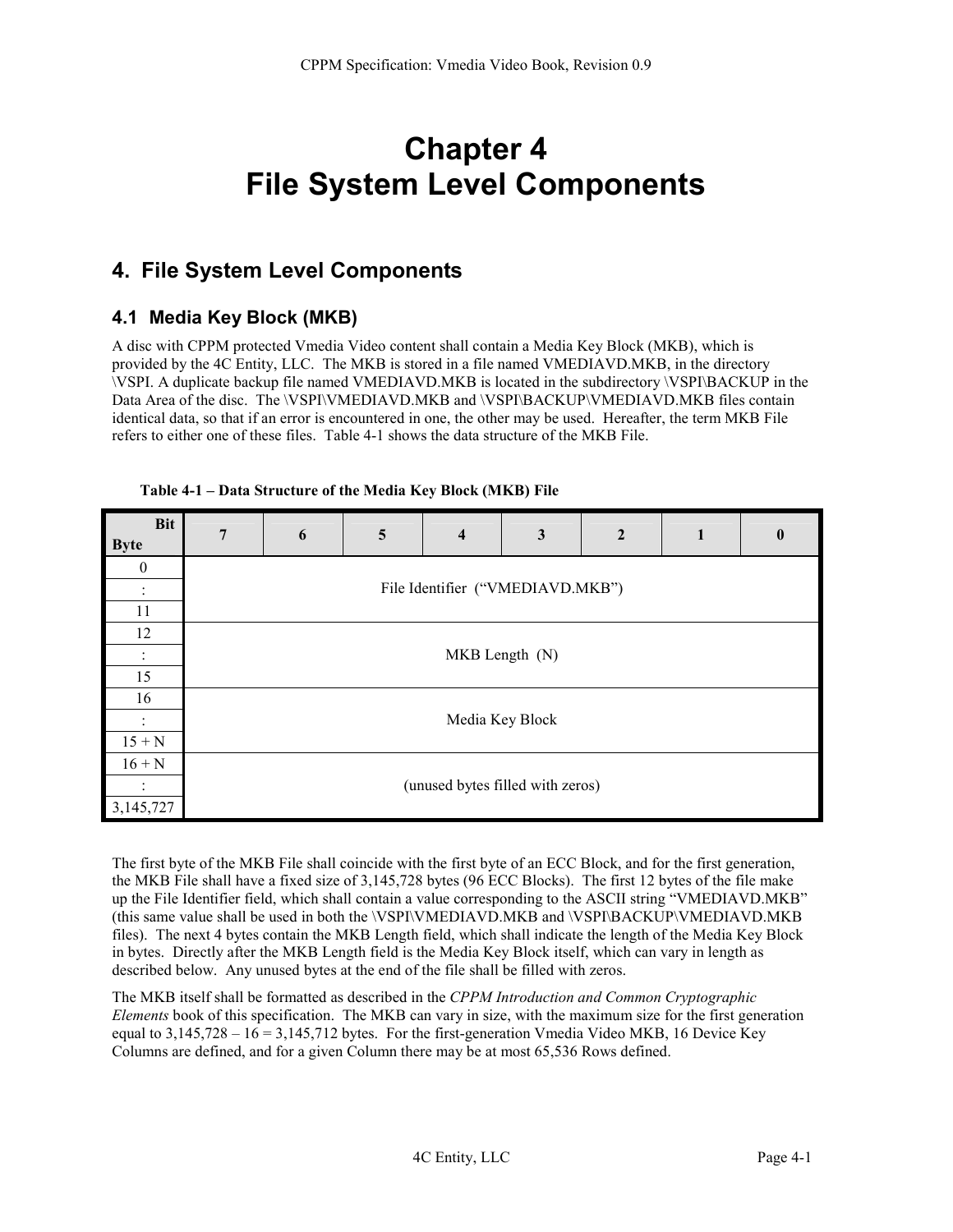Individual Media Key Blocks shall be assigned to each Vmedia Video title to be protected using CPPM. At the content provider's discretion, all pressings of a given title may contain the same MKB, or alternatively different MKBs may be used for different pressings.

#### **4.2 Encrypted CPACK Title Key, Encrypted PPACK Title Key and Copy Control Information Data File**

A disc with CPPM protected Vmedia Video content shall contain an Encrypted CPACK Title Key  $(K_{\text{cte}})$ , Encypted PPACK Title Key  $(K_{\text{pte}})$  and Copy Control Information (CCI) including Copy Generation Management System (CGMS). The CCI is used to indicate the CCI for the content stored on the Vmedia disc. All values, the  $K_{\text{cte}}$ ,  $K_{\text{pte}}$  and the CCI are stored in a file named VMEDIAVD.TCD, in the directory \VSPI. A duplicate backup file named VMEDIAVD.TCD is located in the subdirectory \VSPI\BACKUP in the Data Area of the disc. Both files \VSPI\VMEDIAVD.TCD and \VSPI\BACKUP\VMEDIAVD.TCD contain identical data, so that if an error is encountered in one, the other may be used. Table 4-2 shows the data structure of the Encrypted CPACK Title Key ( $K_{cte}$ )), the Encrypted PPACK Title Key ( $K_{cte}$ ) and Copy Control Information (CCI) File.

| <b>Bit</b><br><b>Byte</b> | 7 | 6                                            | 5 | $\boldsymbol{4}$                   | 3 | $\mathbf{2}$ |  |             |  |  |  |  |
|---------------------------|---|----------------------------------------------|---|------------------------------------|---|--------------|--|-------------|--|--|--|--|
| $\mathbf{0}$              |   |                                              |   |                                    |   |              |  |             |  |  |  |  |
|                           |   | Encrypted CPACK Title Key $(K_{te})$         |   |                                    |   |              |  |             |  |  |  |  |
| 7                         |   |                                              |   |                                    |   |              |  |             |  |  |  |  |
| 8                         |   |                                              |   |                                    |   |              |  |             |  |  |  |  |
|                           |   | Encrypted PPACKTitle Key (K <sub>pte</sub> ) |   |                                    |   |              |  |             |  |  |  |  |
| 15                        |   |                                              |   |                                    |   |              |  |             |  |  |  |  |
| 16                        |   |                                              |   |                                    |   |              |  |             |  |  |  |  |
|                           |   |                                              |   | (Reserved: $00000000000000_{16}$ ) |   |              |  |             |  |  |  |  |
| 22                        |   |                                              |   |                                    |   |              |  |             |  |  |  |  |
| 23                        |   |                                              |   | (Reserved: $000000_2$ )            |   |              |  | <b>CGMS</b> |  |  |  |  |

**Table 4-2 – Data Structure of the Encrypted Title Keys and Copy Control Information File** 

In this specification the first 8–byte field of this file contains the Encrypted CPACK Title Key ( $K_{\text{cte}}$ ). The next 8-byte field of this file contains the Encrypted PPACK Title Key  $(K_{\text{pt}})$ . The remaining bytes of this file contain the Copy Control Information and Reserved bits. The last 1-byte field of this file is called Copy Control Information field or CPPM Copy Information (CPPM\_CI) which consists of 6-bit Reserved (0000002) and 2-bit CGMS field. CPPM\_CI is used for the calculation of encryption and decryption of Vmedia content. Table 4-3 shows the copy control status indicated by CGMS.

**Table 4-3 – Copy control status indicated by CGMS** 

| <b>CGMS</b>     | <b>Content Status</b> |
|-----------------|-----------------------|
| 00 <sub>2</sub> | Copy freely           |
| 10,             | Copy One Generation   |
| 01,             | No more copies        |
| 11 <sub>2</sub> | Copy Never            |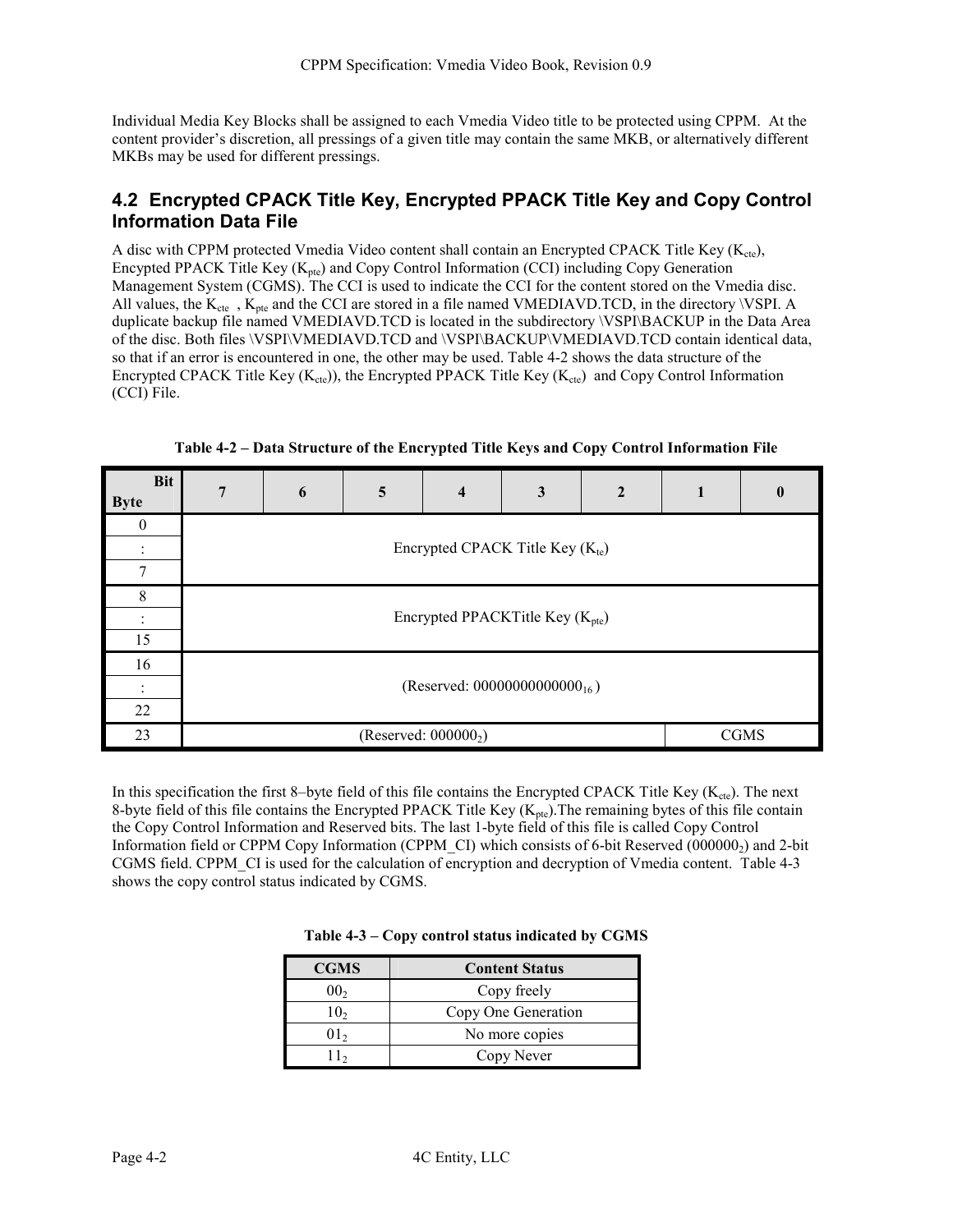# **Chapter 5 CPPM for Vmedia Video Format**

### **5. CPPM for Vmedia Video Format**

### **5.1 Application Level Components**

The Volume Space of a Vmedia Video disc can consist of several zones, of which the Vmedia Video Zone contains content to be protected by CPPM. Within the Vmedia Video zone, video, audio, still image, fonts and subtitle content can be stored in two types of package files:

- Control Package files (CPACK) for video, audio and still images used in the menu system and fonts
- Presentation Package files (PPACK) for primary content video, audio and subtitles

These Package files are structured as a sequence of 2048-byte Blocks, each corresponding to a logical sector of the Vmedia-ROM disc. When the content in these Package files is protected by CPPM, a portion of each Block is encrypted, as summarized in Figure 5-1.



**Figure 5-1 – CPPM Encryptable Blocks in the Vmedia Video Zone** 

Data of the types shown shaded in gray are referred to collectively in this document as Encryptable Blocks. The conditions under which CPPM encryption is actually applied to these Blocks are described below. Table 5-1 shows the format of an Encryptable Block, as it pertains to CPPM.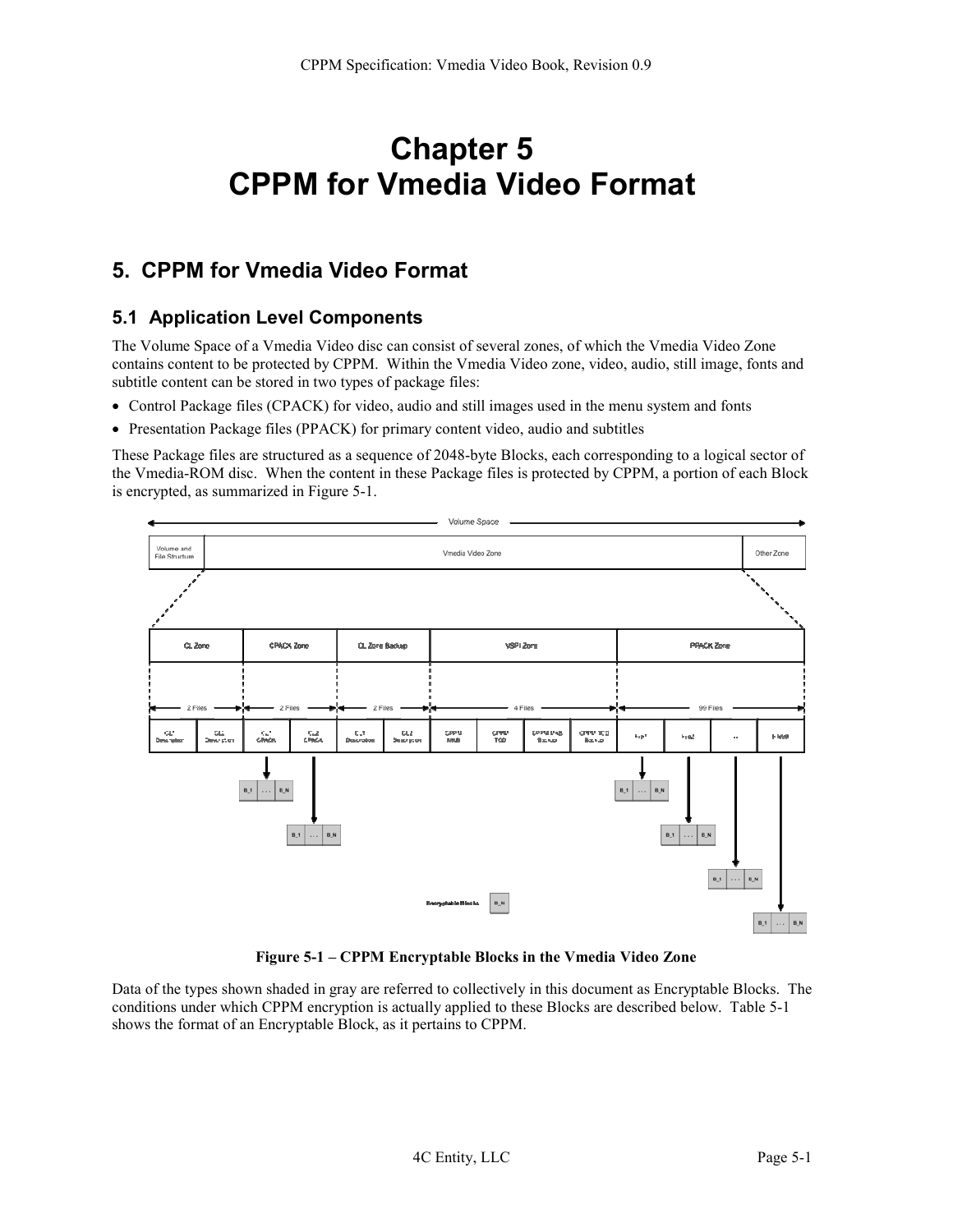|                        | <b>Bit</b><br><b>Byte</b> |                        | 6                                           | 5 | $\overline{\mathbf{4}}$ | 3 | $\mathbf{2}$ |  | $\mathbf{0}$ |  |  |
|------------------------|---------------------------|------------------------|---------------------------------------------|---|-------------------------|---|--------------|--|--------------|--|--|
|                        |                           |                        |                                             |   |                         |   |              |  |              |  |  |
| Unencrypted            | $\cdot \cdot \cdot$       |                        | <b>Key Conversion Data (D<sub>kt</sub>)</b> |   |                         |   |              |  |              |  |  |
| Portion                |                           |                        |                                             |   |                         |   |              |  |              |  |  |
| Encrypted              | 8                         |                        |                                             |   |                         |   |              |  |              |  |  |
| Portion                | $\cdots$                  | Encrypted Data $(D_e)$ |                                             |   |                         |   |              |  |              |  |  |
| $(2040 \text{ bytes})$ | 2047                      |                        |                                             |   |                         |   |              |  |              |  |  |

**Table 5-1 – Format of Encryptable Block** 

When CPPM encryption is applied to an Encryptable Block, the last 2040 bytes, referred to as the Encrypted Data (D<sub>e</sub>), are encrypted as described in Section 5.2.1 Before and after encryption such 2040 bytes are referred to as Unencrypted Data  $(D_u)$  and Encrypted Data  $(D_e)$  respectively. Byte positions 0 through 7, labeled as the Unencrypted Portion are integrated into the CPPM cryptographic key management as described in Section 5.2. The 64-bit value  $D_{kt}$  in the Unencrypted Portion contains a value that varies significantly from one Block to another, and is used to vary the CPPM encryption key from Block to Block.

**5.2 Content Encryption and Decryption** 



**Figure 5-2 – Encryption and Decryption of CPPM protected Vmedia Video Content** 

Figure 5-2 illustrates the process for encryption and decryption of CPPM protected Vmedia Video content. The rest of this section describes the encryption and decryption processes in detail.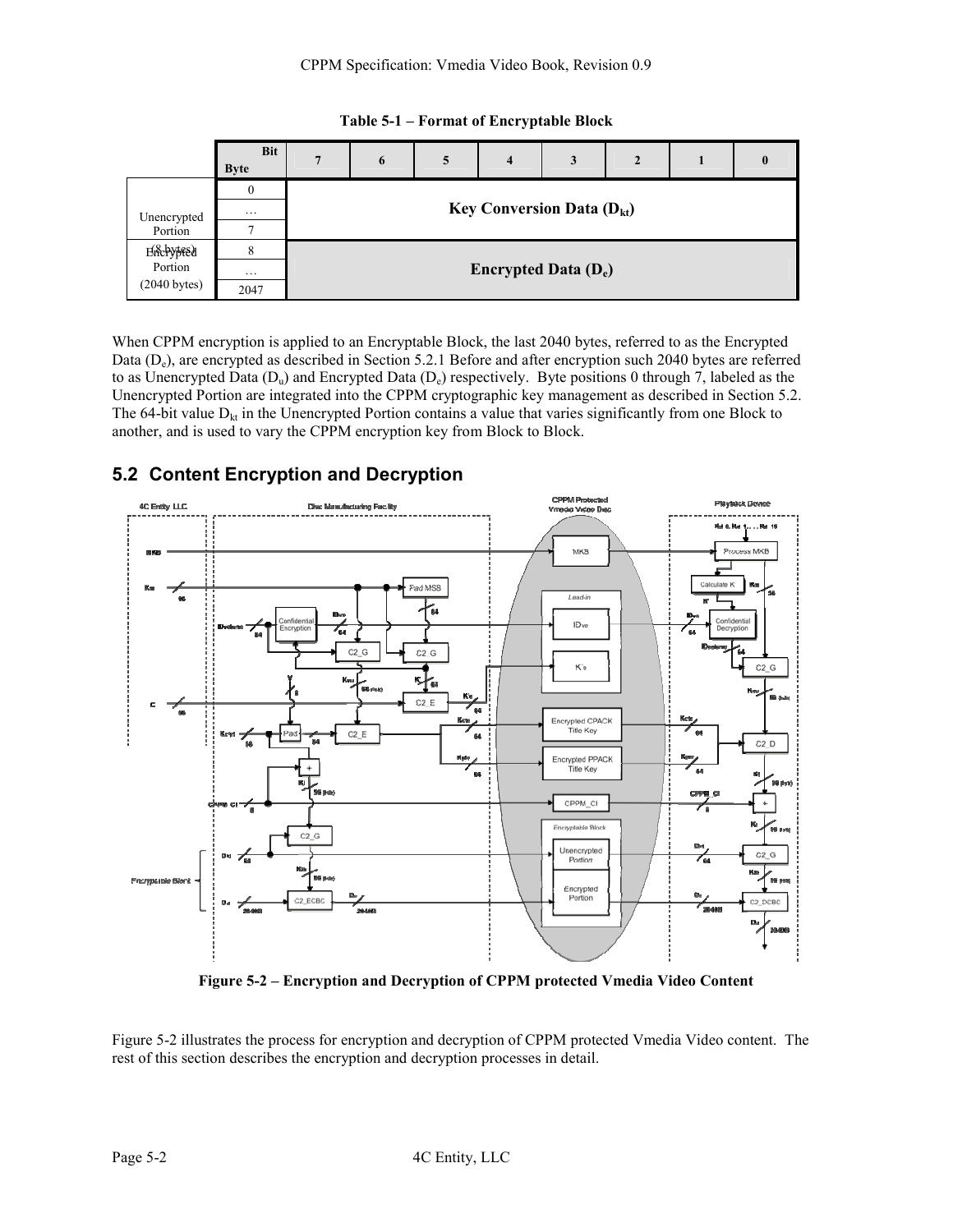#### **5.2.1 Content Encryption**

The following steps are added to the pre-mastering process of a Vmedia Video disc protected by CPPM.

1. Calculate Volume Unique Key  $(K_{vu})$ 

The MKB provided by the 4C Entity, LLC and the Encrypted Volume Identifier  $(ID_{ve})$  generated by the disc manufacturer are placed on the disc, as described in Section 4.1 and Section 3.1 respectively. The generation of the ID*ve* shall follow the calculations described in the "*CPPM Vmedia Video Book, Method to Secure Volume ID*" book of this specification, a confidential document provided by the 4C Entity, LLC. The disc manufacturer uses the Volume ID and the MKB's corresponding 56-bit Media Key  $(K_m)$  value, also provided by the 4C Entity, LLC, to calculate the 56-bit Volume Unique Key  $(K_{vu})$  as

 $K_{vu} = [C2 \ G(K_m, ID_{volume})]_{lsb}$  56,

where C2\_G represents the C2 One-way Function defined in the *CPPM Introduction and Common Cryptographic Elements* book of this specification.

2. Calculate Media Key Successor (K')

The disc manufacturer uses the 56-bit Media Key  $(K_m)$  to calculate the 64-bit Media Key Successor (K') as follows.

 $K' = C2$   $G(K_m, 00_{16} || K_m)$ 

where C2\_G represents the C2 One-way Function defined in the *CPPM Introduction and Common Cryptographic Elements* book of this specification.

3. Calculate Encrypted Media Key Successor (K'e)

The disc manufacturer uses the 56-bit Drive Key ( $K_{\text{drive}}$ ), provided by the 4C Entity, LLC, and the Media Key Successor (K') to calculate the 64-bit Encrypted Media Key Successor (K'<sub>e</sub>) as

$$
K_e^* = C2_E(K_{drive}, K')
$$

where C2\_E represents encryption using the C2 cipher in ECB mode, as defined in the *CPPM Introduction and Common Cryptographic Elements* book of this specification. The Encrypted Media Key Successor (K'<sub>e</sub>) is placed on the disc, as described in Section 3.2.

4. Generate CPACK Title Key  $(K_{ct})$ 

The disc manufacturer generates a 56-bit random number to be the CPACK Title Key  $(K_{\text{ct}})$ . The random number is generated according to Section 2.4 in the *CPRM Introduction and Common Cryptographic Elements* book of this specification.

5. Calculate Encrypted CPACK Title Key  $(K_{te})$ 

The disc manufacturer uses the Title CPACK Key ( $K_{ct}$ ) from step 4, the Volume Unique Key  $K_{vu}$  from step 1 and an arbitrary 8-bit value (v) to calculate the 64-bit Encrypted Title Key value as follows

 $K_{\text{cte}} = C2 E(K_{\text{vu}} \text{ v} || K_{\text{ct}})$ 

where C2\_E represents encryption using the C2 cipher in ECB mode, as defined in the *CPPM Introduction and Common Cryptographic Elements* book of this specification.

6. Calculate intermediate value  $K_i$  for CPACK file encryption

The disc manufacturer uses the Title CPACK Key from step 4 and CPPM\_CI stored in the Vmedia disc described in Section 4.2 to calculate the intermediate 56-bit value  $K_i$  by taking

 $K_i = K_{ct} + (000000000000_{16} \parallel \text{CPPM\_CI})$ 

where  $+$  represents addition modulo  $2^{56}$ .

7. Encrypt CPACK Blocks

The disc manufacturer encrypts each encryptable Block of the CPACK and PPACK files before placing them in the Data Area of the disc. For each such Block, the disc manufacturer uses the intermediate 56-bit value  $(K_i)$ and the Block's Key Conversion Data value  $(D_{kt})$  to calculate a 56-bit Block-Specific Title Key ( $K_{tb}$ ) as follows: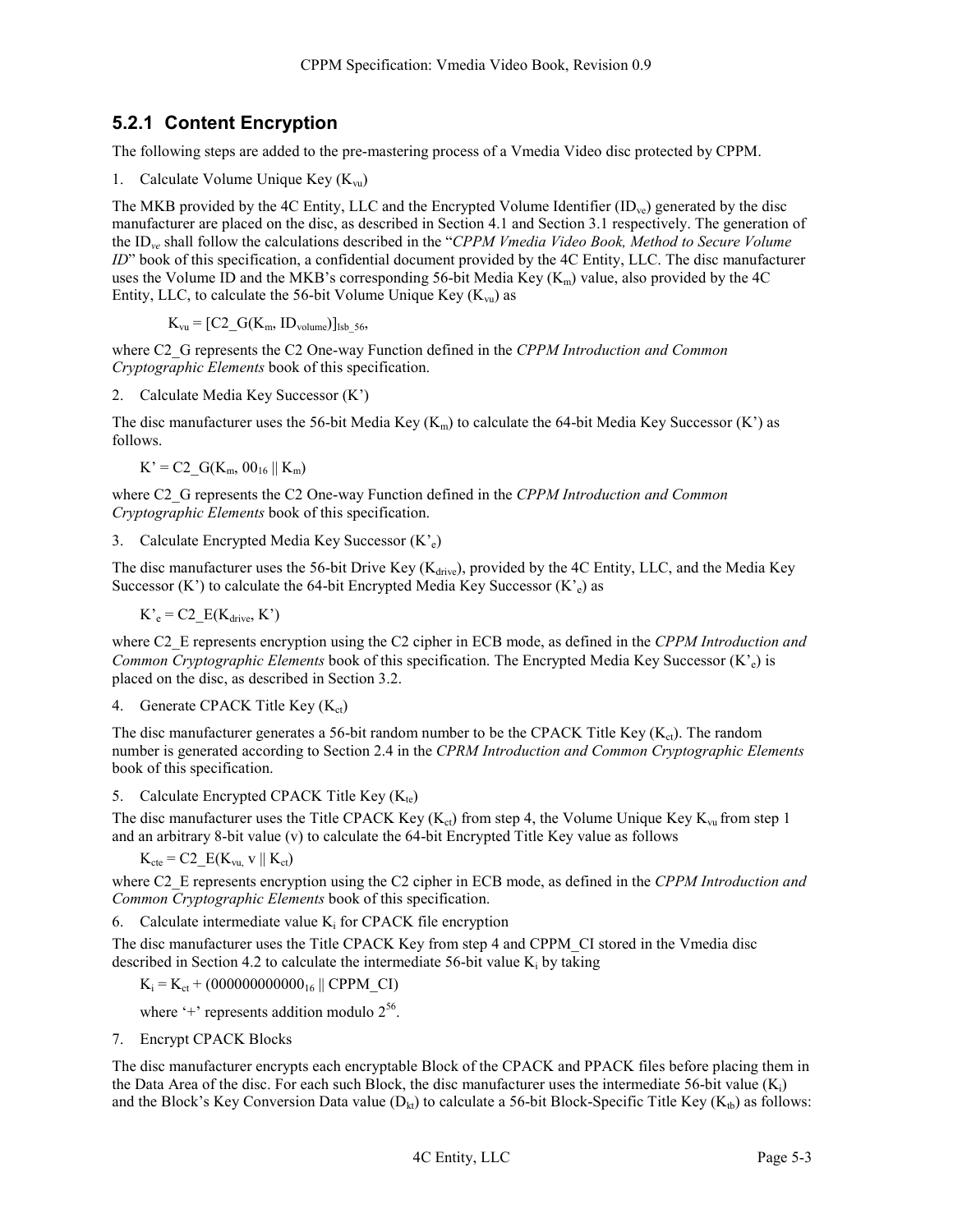$K_{tb} = C2_G(K_i, D_{kt})$ 

The Block-Specific Title Key  $(K<sub>th</sub>)$  value is used to encrypt the corresponding Block's 2040-byte Unencrypted Data  $(D_u)$  as follows:

 $D_e = C2\_ECBC(K_{tb}, D_u)$ 

where C2\_ECBC represents encryption using the C2 cipher in C-CBC mode, as defined in the *CPPM Introduction and Common Cryptographic Elements* book of this specification. Note that the C-CBC cipher chain is reset after each 2040-byte  $D<sub>u</sub>$  encryption.

8. Generate PPACK Title Key  $(K_{nt})$ 

The disc manufacturer generates a 56-bit random number to be the PPACK Title Key ( $K_{pt}$ ). The random number is generated according to Section 2.4 in the *CPRM Introduction and Common Cryptographic Elements* book of this specification.

9. Calculate Encrypted PPACK Title Key  $(K_{\text{pte}})$ 

The disc manufacturer uses the PPACK Title Key ( $K_{pt}$ ) from step 8, the Volume Unique Key  $K_{vu}$  from step 1 and an arbitrary 8-bit value (v) to calculate the 64-bit Encrypted Title Key value as follows

 $K_{\text{pte}} = C2_E(K_{\text{vu}} \text{ v} \parallel K_{\text{pt}})$ 

where C2\_E represents encryption using the C2 cipher in ECB mode, as defined in the *CPPM Introduction and Common Cryptographic Elements* book of this specification.

10. Calculate intermediate value  $K_i$  for PPACK file encryption

The disc manufacturer uses the PPACK Title Key from step 8 and CPPM\_CI stored in the Vmedia disc described in Section 4.2 to calculate the intermediate 56-bit value  $K_i$  by taking

 $K_i = K_{pt} + (000000000000_{16} || CPPM_CI)$ 

where  $+$  represents addition modulo  $2^{56}$ .

11. Encrypt PPACK Blocks

The disc manufacturer encrypts each encryptable Block of the PPACK files before placing them in the Data Area of the disc. For each such Block, the disc manufacturer uses the intermediate 56-bit value  $(K_i)$  and the Block's Key Conversion Data value  $(D_{kt})$  to calculate a 56-bit Block-Specific Title Key ( $K_{tt}$ ) as follows:

$$
K_{tb} = C2_G(K_i, D_{kt})
$$

The Block-Specific Title Key ( $K<sub>tb</sub>$ ) value is used to encrypt the corresponding Block's 2040-byte Unencrypted Data  $(D_u)$  as follows:

 $D_e = C2\_ECBC(K_{tb}, D_u)$ 

where C2\_ECBC represents encryption using the C2 cipher in C-CBC mode, as defined in the *CPPM Introduction and Common Cryptographic Elements* book of this specification. Note that the C-CBC cipher chain is reset after each 2040-byte  $D<sub>u</sub>$  encryption.

Steps 4 through 7 in this section describe encryption steps involving the CPACK Title Key ( $K_{ct}$ ) while steps 8 through 11 describe the analogous encryption steps involving the PPACK Title Key  $(K_{pt})$ . These two sets of encryption steps are independent. Hence, steps 4 through 7 can be computed in parallel to steps 8 through 11.

#### **5.2.2 Content Decryption**

The process to decrypt CPPM protected Vmedia Video content is as follows:

1. Calculate Media Key  $(K_m)$ .

The Playback Device reads the MKB from the disc, and uses its Device Keys ( $K_{d,0}$ ,  $K_{d,1}$ ,...,  $K_{d,15}$ ) to calculate the 56-bit Km as described in the *CPPM Introduction and Common Cryptographic Elements* book of this specification.

2. Calculate Volume Unique Key  $(K_{vu})$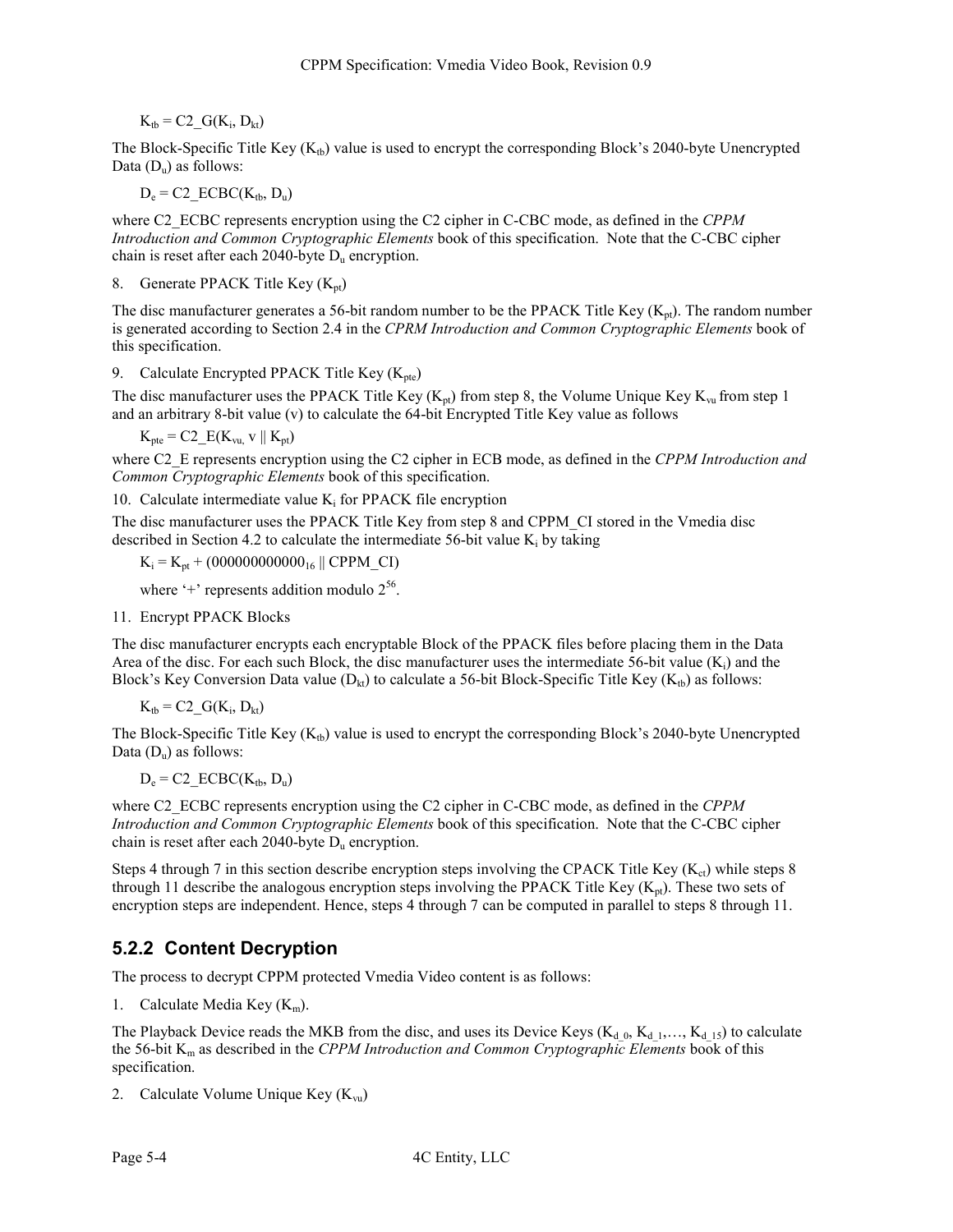The Playback Device reads the Encrypted Volume Identifier, IDve, from the disc. The details on the confidential additional steps to calculate the Volume Identifier are described in the *CPPM Vmedia Video Book, Method to Secure Volume ID* book of this specification which is a confidential document provided by the 4C Entity, LLC. The Playback Device uses the ID<sub>volume</sub> and the Media Key ( $K_m$ ) to calculate the 56-bit  $K_{vu}$  as follows:

 $K_{vu} = [C2_G(K_m, ID_{volume})]_{lsb}$  56.

3. Calculate CPACK Title Key  $(K_{ct})$ 

The Playback Device uses the Encrypted CPACK Title Key ( $K_{ct}$ ), the Volume Unique Key ( $K_{vu}$ ) from step 2 as follows:

 $K_{ct} = [C2_D(K_{vu}, K_{cte})]_{lsb}$  56

where C2\_E represents encryption using the C2 cipher in ECB mode, as defined in the *CPPM Introduction and Common Cryptographic Elements* book of this specification.

4. Calculate intermediate value  $(K_i)$  for CPACK file decryption

The Playback Device uses the CPACK Title Key from step 3 and CPPM\_CI stored in the Vmedia disc described in Section 4.2 to calculate the intermediate 56-bit value  $K_i$  by taking

 $K_i = K_{ct} + (000000000000_{16} || CPPM_CI)$ 

where  $+$  represents addition modulo  $2^{56}$ .

5. Decrypt CPACK Blocks:

For each Block of the CPACK files to be decrypted, the Playback Device reads the Block from the disc, and uses the Block's Key Conversion Data values ( $D_{kt}$ ) to calculate a 56-bit Block-Specific Title Key ( $K_{tb}$ ) using the following steps:

 $K_{tb} = C2_G(K_i, D_{kt}).$ 

The resulting  $K_{tb}$  value is then used to decrypt that Block's 2040-byte Encrypted Data (D<sub>e</sub>) as follows:

 $D_u = C2$  DCBC( $K_{tb}$ ,  $D_e$ ),

where C2\_DCBC represents decryption using the C2 cipher in C-CBC mode, as defined in the *CPPM Introduction and Common Cryptographic Elements* book of this specification. Note that the C-CBC cipher chain is reset after each  $2040$ -byte  $D_e$  decryption.

#### 6. Calculate PPACK Title Key  $(K_{ct})$

The Playback Device uses the Encrypted PPACK Title Key ( $K_{pt}$ ), the Volume Unique Key ( $K_{vu}$ ) from step 2 as follows:

 $K_{pt} = [C2_D(K_{vu}, K_{pte})]_{lsb}$  56

where C2\_E represents encryption using the C2 cipher in ECB mode, as defined in the *CPPM Introduction and Common Cryptographic Elements* book of this specification.

7. Calculate intermediate value  $(K_i)$  for PPACK file decryption

The Playback Device uses the PPACK Title Key from step 6 and CPPM\_CI stored in the Vmedia disc described in Section 4.2 to calculate the intermediate 56-bit value  $K_i$  by taking

 $K_i = K_{pt} + (000000000000_{16} \parallel \text{CPPM\_CI})$ 

where  $+$  represents addition modulo  $2^{56}$ .

8. Decrypt PPACK Blocks:

For each Block of the PPACK files to be decrypted, the Playback Device reads the Block from the disc, and uses the Block's Key Conversion Data values ( $D_{kt}$ ) to calculate a 56-bit Block-Specific Title Key ( $K_{tb}$ ) using the following steps:

 $K_{tb} = C2_G(K_i, D_{kt}).$ 

The resulting  $K_{th}$  value is then used to decrypt that Block's 2040-byte Encrypted Data (D<sub>e</sub>) as follows:

 $D_u = C2$  DCBC( $K_{tb}$ ,  $D_e$ ),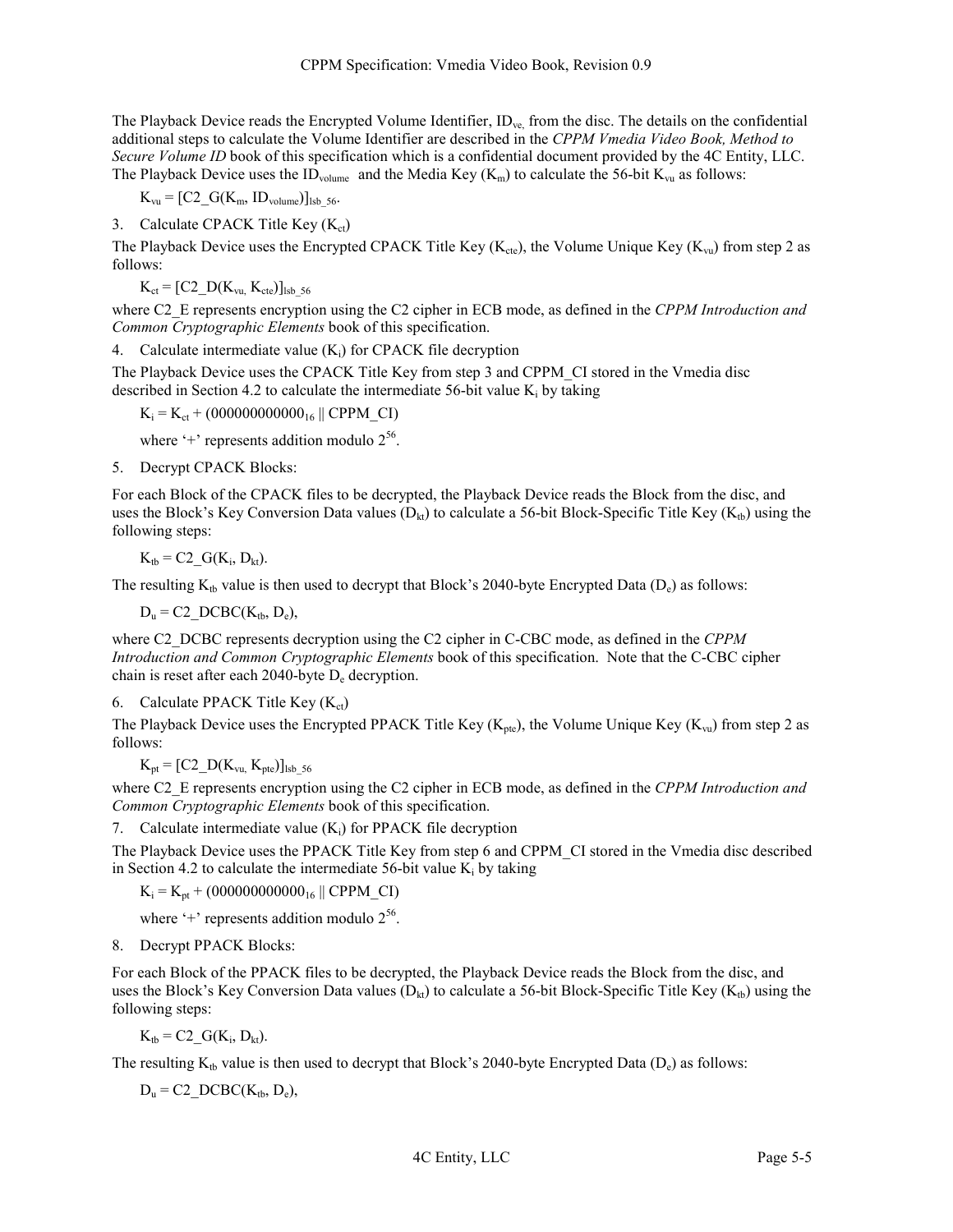where C2\_DCBC represents decryption using the C2 cipher in C-CBC mode, as defined in the *CPPM Introduction and Common Cryptographic Elements* book of this specification. Note that the C-CBC cipher chain is reset after each 2040-byte  $D_e$  decryption.

Steps 3 through 5 in this section describe decryption steps involving the CPACK Title Key ( $K_{ct}$ ) while steps 6 through 8 describe the analogous encryption steps involving the PPACK Title Key  $(K_{pt})$ . These two sets of decryption steps are independent. Hence, steps 3 through 5 can be computed in parallel to steps 6 through 8.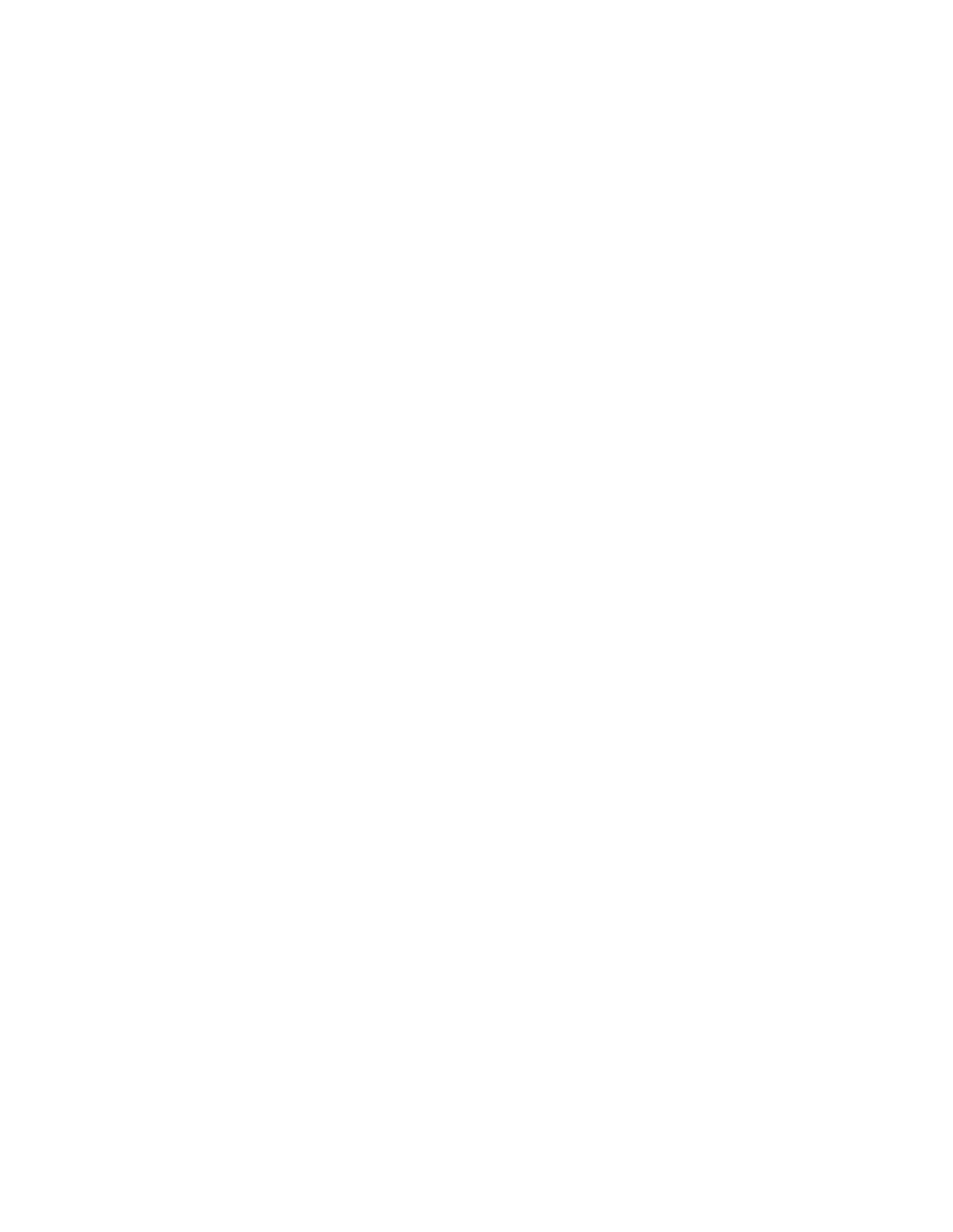# **Chapter 6 Drive-Host Environment Architecture**

### **6. Drive-Host Environment Architecture**

CPPM provides robust protection for Vmedia Video content in Drive-Host based systems. In such systems, a Vmedia Optical Drive (Drive) and Vmedia Video Software Player (Host) can act together as the Playback Device for CPPM protected content. The procedure for CPPM decryption is the same as described in Section 5.2.2, except for additional steps required to read the Encrypted Volume Identifier  $(ID<sub>ve</sub>)$  from the Lead-in Area, as depicted in Figure 6-1. The details on such confidential additional steps to calculate the Volume Identifier are described in the *CPPM Vmedia Video Book, Method to Secure Volume Identifier* book of this specification, a confidential document provided by the 4C Entity, LLC.



**Figure 6-1 – Decryption of CPPM Protected Vmedia Video Content in a Drive-Host Environment** 

### **6.1 Content Decryption in a Drive-Host Environment**

The following additional steps are used to acquire the Volume Identifier value before decryption of CPPM protected Vmedia Video content in a Drive-Host Environment. For the purpose of these additional steps, the Drive shall have the Drive Key which is given from 4C Entity, LLC. The Drive Key shall be treated as a 4C Confidential value.